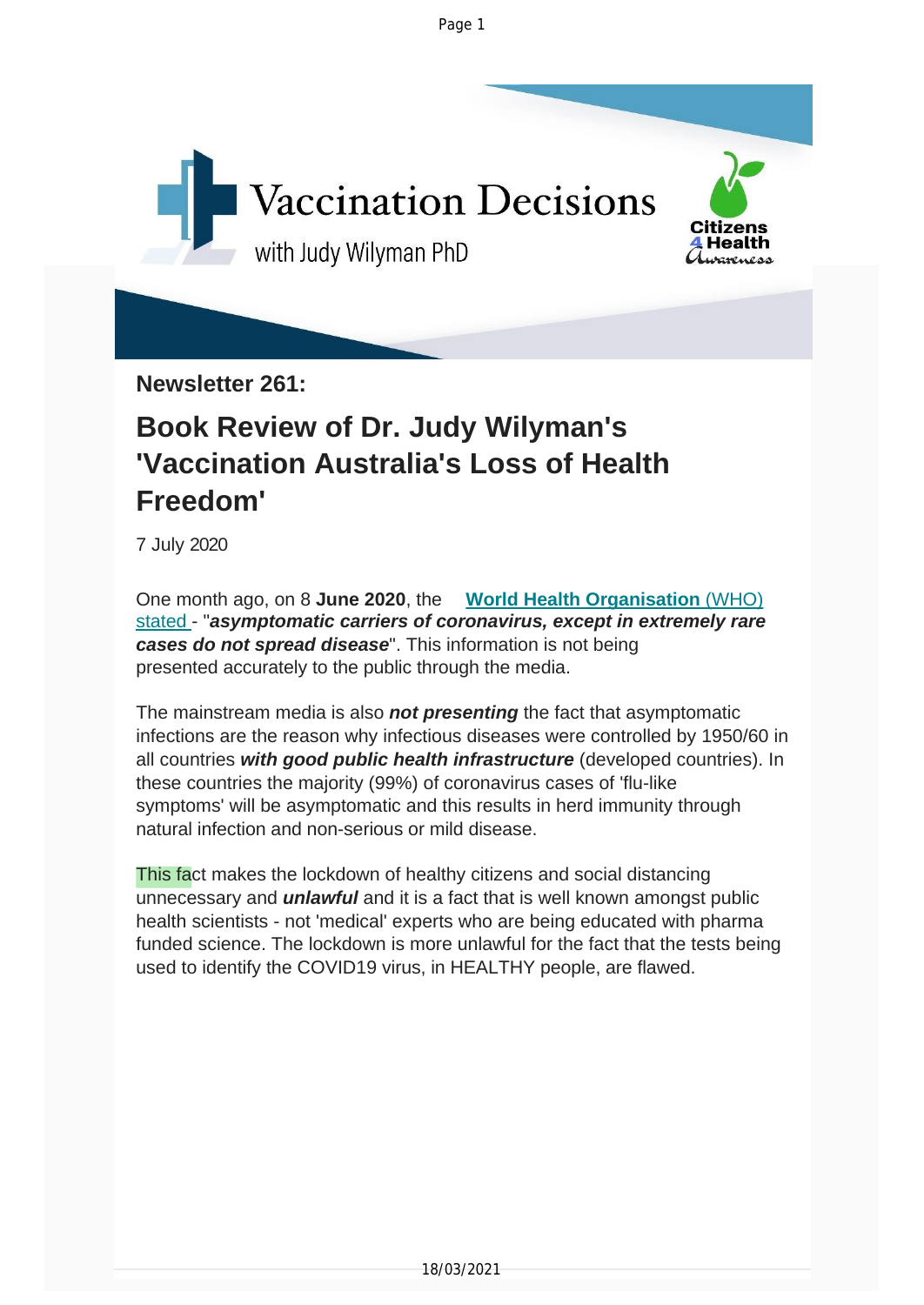The media has been used as a propaganda tool by industry for decades due to financial conflicts of interest. See the Resources Box below to see the conflict of interest of **Dr. Tony Baratone**, president of the Australian Medical Association (AMA) - a powerful *industry-medical lobby group* that influences politicians and the media. Also see the COI of **Peter Costello** a board member of **Nine Entertainment** who owns the **Sydney Morning Herald.**

The history of the control of infectious diseases is described in my PhD which has been denigrated by all mainstream media since 2016 when it was published (and by  $\triangle$  [Peter McIntyre, the head of Australia's vaccination](https://vaccinationdecisions.us8.list-manage.com/track/click?u=f20605fde3732e41929f4a3f2&id=09df4e7f9c&e=6b3f8c9022) [program for 23 years](https://vaccinationdecisions.us8.list-manage.com/track/click?u=f20605fde3732e41929f4a3f2&id=09df4e7f9c&e=6b3f8c9022)). My thesis provides the historical references that reveal the knowledge that scientists had in the mid-twentieth century about the way in which viruses and bacteria *cause* disease - and hence how they can be prevented.

My PhD has recently been published as a book with endorsements by doctors and scientists and an extra **Appendix 9** titled: *Australia's Loss of Health Freedom - A Medical Tyranny*. This chapter explains how the myths about vaccine safety and efficacy have been promoted by the media for decades and how the media and academic institutions are censoring the science that demonstrates the risks and *lack of efficacy* of many vaccines. Here is a review of my book.

#### **Vaccination and the Loss of Health Freedom: A Review By Mrs Vera West**

 Dr Judy Wilyman, has published her controversial PhD thesis done at the University of Wollongong in 2015, entitled *A Critical Analysis of the Australian Government's Rationale for Immunisation Policy*. The book is entitled *Vaccination: Australia's Loss of Health Freedom: A Critical Analysis of the Australian Government's Rationale for its Vaccination Policy* (Vaccination Decisions, 2020). The opening quote on the endorsement page well sums up the controversy at the time, which I covered; her thesis supervisor Professor Brian Martin is quoted; "I have studied issues of intellectual freedom for many years; never have I heard of a campaign more relentless and abusive than the one against Judy." Right he is too; there was an organised attempt to prevent her getting, then keeping, the PhD by various forces, that will not be named here, because of sheer fear. And the media went along for the ride, smearing her good name and qualifications. It was all pretty disgusting. But I still wondered why they were so upset, at the level of utter mouth-foaming madness. Reading the book, I now understand since this is the most comprehensive critique of vaccination ideology I have read.

 The book has three forewords that sum up the thesis of the book; that vaccination legislation is produced by the influence of Big Pharma; "Vaccine manufacturers can literally put any chemical they want into a vaccine and the FDA has nothing to say about it" including mercury/ thimerosal (US), and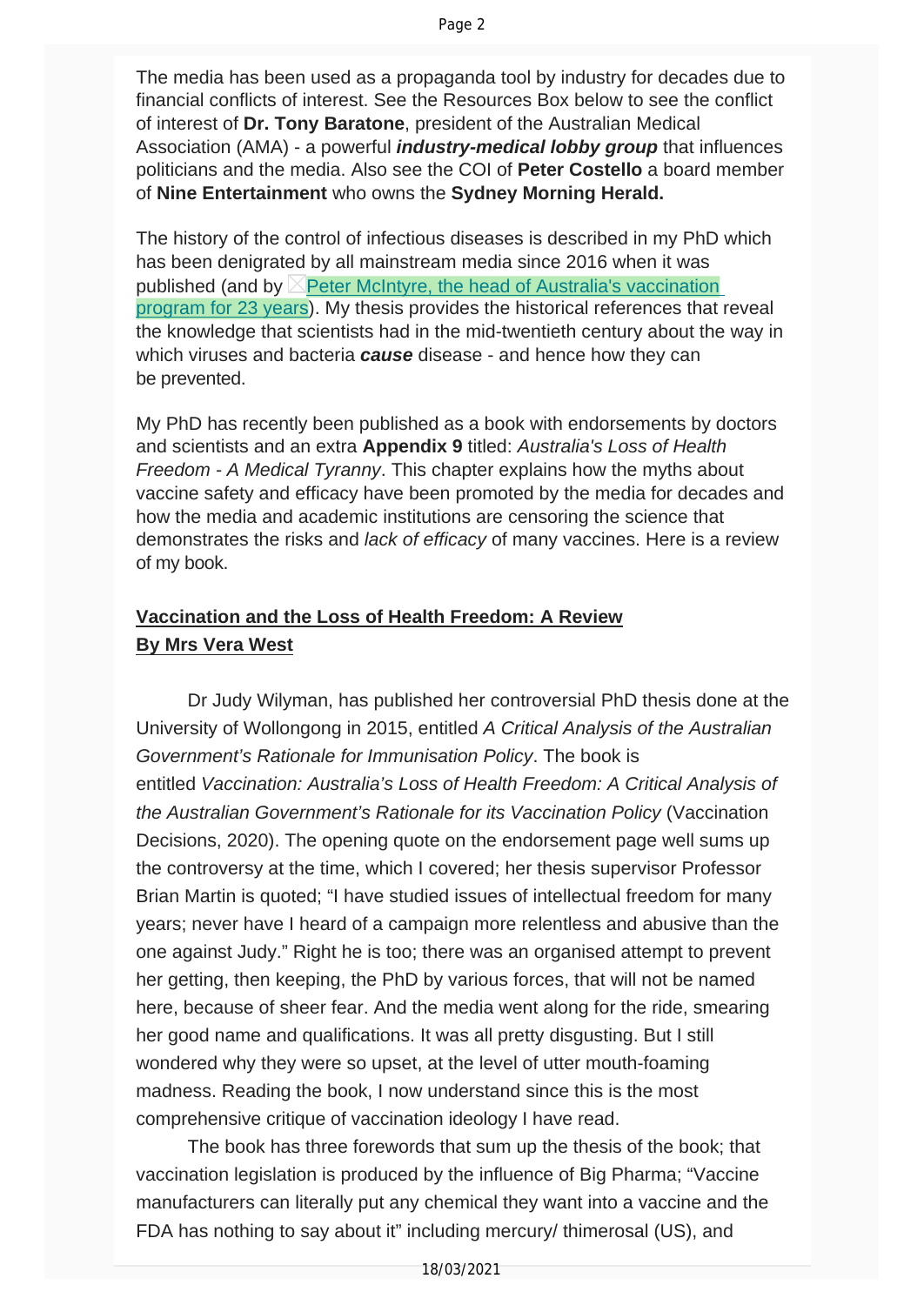aluminium; and that issues of safety, including autism and vaccination induced injuries, are downplayed. "Science has been blinded by false narratives and kept in the dark on vaccination risk" (p.v) Alarmingly, and showing the illusion of scientific objectivity today, vaccine manufacturers "ghost write" publications and studies, and pay medical professionals to put their names to it, fraudulently. The studies then appear in pharmaceutically sponsored journals, leading to doctors and governments recommending the vaccines as a matter of fact.

 Underlying Wilyman's critique is an alternative philosophy of medicine to the mainstream, and she quotes Professor Frank MacFarlane Burnett, the 1956 Nobel Prize in Medline winner in Immunological research who said: "Genetics, nutrition, psychological and environmental factors may play a more important role in the mechanics for disease defence than those of sub-clinical infection assumed by vaccination procedures." In fact, Burnett thought that vaccination programs could genetically weaken humanity, "against the best interests of the state."

 This is seen in the risks associated with vaccines, which we don't hear much about in the Australian debate. But, in the US, the Vaccination Injury Compensation Program paid out over \$ 4 billion to people harmed by vaccines. One survey quoted in the book indicated that 39 percent of unvaccinated children had health issues, but 88.6 percent of vaccinated children had health issues according to their parents.

 The part of the thesis which must have really upset the medical/Big Pharma establishment must surely be Wilyman's devastating critique of the lack of scientific justification behind vaccines, full stop. "Proof that 'vaccine-induced' seroconversion results in immunity to disease has not been demonstrated in controlled clinical trials" (p.186).

 There is a "lack of empirical evidence for the safety and efficacy of vaccines and for the claim that they create herd immunity." The government has not supplied statistics showing that diseases are mainly occurring in unvaccinated people, nor is the government showing recognition of the "evidence of harm being caused by vaccines." Government policy is "not to improve health but to increase the use of vaccines in the population and they are based on industry-funded science without any evidence to demonstrate that they can improve health outcomes." Wilyman documents in an appendix (appendix 9) financial links to pharmaceutical companies to the government, in a kind of feeding cycle.

 The results of these conflicts of interest have also been recognised by other researchers, such as Marcia Angell, in an even wider context: "No one knows the total amount provided by drug companies to physicians, but I estimate from the annual reports of the top nine US drug companies that it comes to tens of billions of dollars a year. By such means, the pharmaceutical industry has gained enormous control over how doctors evaluate and use its own products. Its extensive ties to physicians, particularly senior faculty at 18/03/2021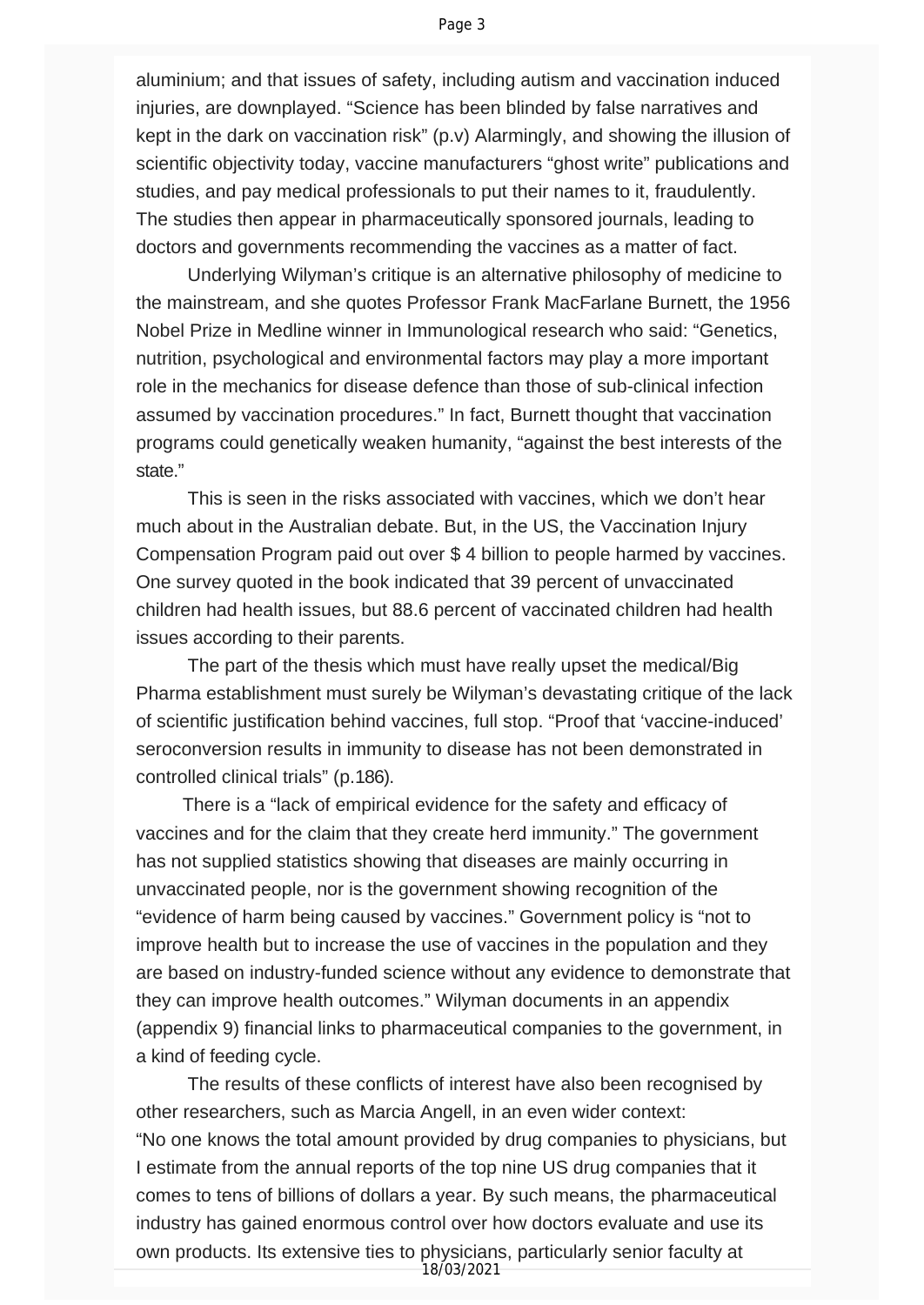prestigious medical schools, affect the results of research, the way medicine is practiced, and even the definition of what constitutes a disease.

Consider the clinical trials by which drugs are tested in human subjects.  $\boxtimes$ **E** Before a new drug can enter the market, its manufacturer must sponsor clinical trials to show the Food and Drug Administration that the drug is safe and effective, usually as compared with a placebo or dummy pill. The results of all the trials (there may be many) are submitted to the FDA, and if one or two trials are positive—that is, they show effectiveness without serious risk—the drug is usually approved, even if all the other trials are negative. Drugs are approved only for a specified use—for example, to treat lung cancer—and it is illegal for companies to promote them for any other use.

But physicians may prescribe approved drugs "off label"—i.e., without regard to the specified use—and perhaps as many as half of all prescriptions are written for off-label purposes. After drugs are on the market, companies continue to sponsor clinical trials, sometimes to get FDA approval for additional uses, sometimes to demonstrate an advantage over competitors, and often just as an excuse to get physicians to prescribe such drugs for patients. (Such trials are aptly called "seeding" studies.)

Since drug companies don't have direct access to human subjects, they need to outsource their clinical trials to medical schools, where researchers use patients from teaching hospitals and clinics, or to private research companies (CROs), which organize office-based physicians to enrol their patients. Although CROs are usually faster, sponsors often prefer using medical schools, in part because the research is taken more seriously, but mainly because it gives them access to highly influential faculty physicians—referred to by the industry as "thought-leaders" or "key opinion leaders" (KOLs). These are the people who write textbooks and medical journal papers, issue practice guidelines (treatment recommendations), sit on FDA and other governmental advisory panels, head professional societies, and speak at the innumerable meetings and dinners that take place every year to teach clinicians about prescription drugs. Having KOLs like Dr. Biederman on the payroll is worth every penny spent.

A few decades ago, medical schools did not have extensive financial dealings with industry, and faculty investigators who carried out industry-sponsored research generally did not have other ties to their sponsors. But schools now have their own manifold deals with industry and are hardly in a moral position to object to their faculty behaving in the same way. A recent survey found that about two thirds of academic medical centres hold equity interest in companies that sponsor research within the same institution. A study of medical school department chairs found that two thirds received departmental income from drug companies and three fifths received personal income. In the 1980s medical schools began to issue guidelines governing faculty conflicts of interest but they are highly variable, generally quite permissive, and loosely enforced. 18/03/2021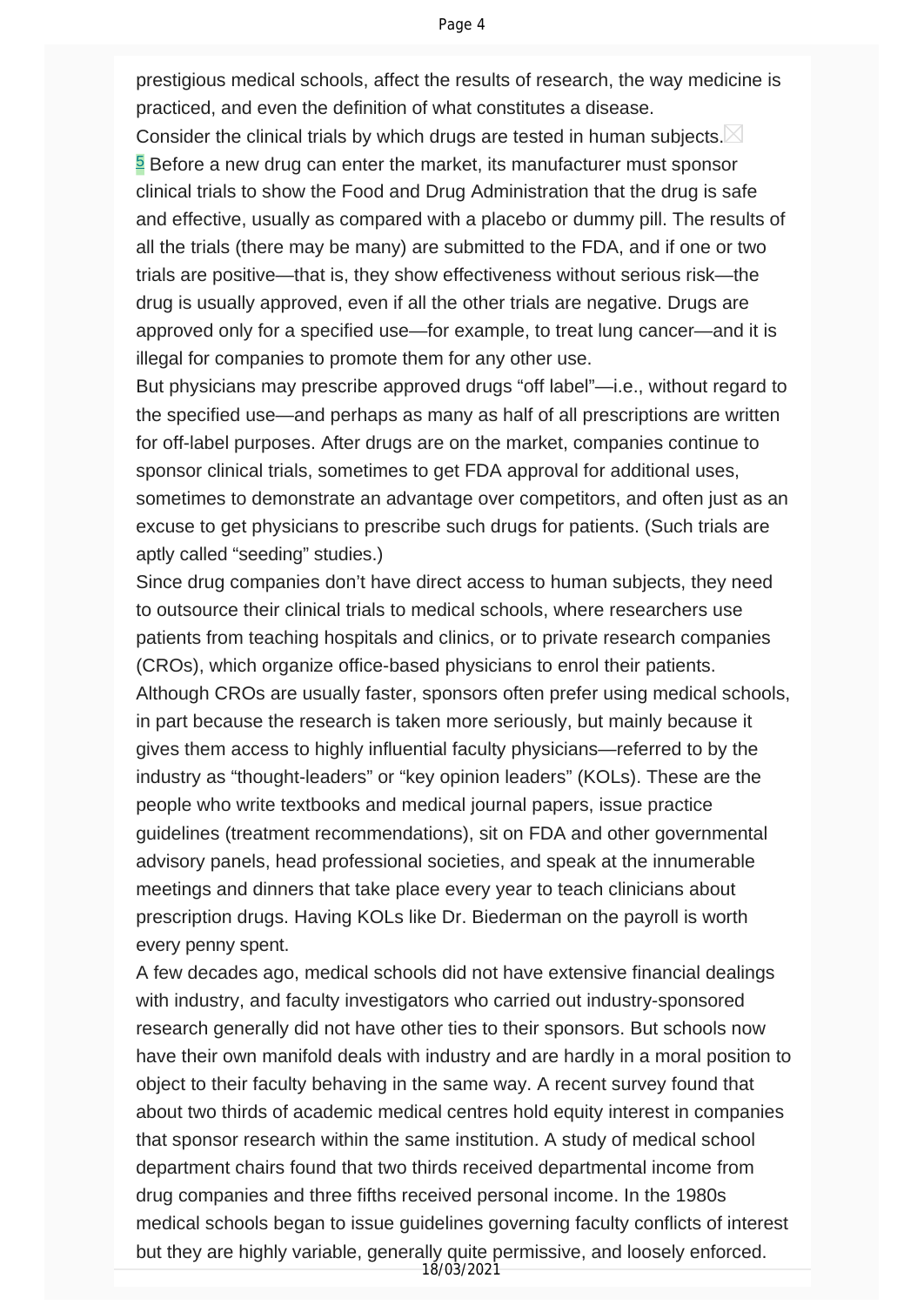#### [https://www.nybooks.com/articles/2009/01/15/drug-companies-doctorsa](https://vaccinationdecisions.us8.list-manage.com/track/click?u=f20605fde3732e41929f4a3f2&id=58c4c325b1&e=6b3f8c9022)[story-of-corruption/](https://vaccinationdecisions.us8.list-manage.com/track/click?u=f20605fde3732e41929f4a3f2&id=58c4c325b1&e=6b3f8c9022)

Apart from the contemporary material, Wilyman gives a fascinating discussion of historical sources disputing received vaccination "wisdom." For example, Charles Darwin's rival, Alfred Russell Wallace, in 1888 noted that the efficacy of the smallpox vaccine had not been subjected to clinical trials at the time, and concluded that the use of the smallpox vaccine was a "scandal" and a "delusion" due to the lack of any "systematic control experiment." The mortality was reduced, not by vaccines, but by public health measures that were implemented before vaccines were available: I. Illich, *Medical Nemesis*, (1976).

All of this destroys the government's no jab, no pay ideology, which has been a tyrannical attack upon the health freedom of parent's using the threat of poverty to produce compliance. Dr Wilyman has done the community a tremendous service by her most scholarly research, but of course, she has paid the inevitable price as the system mobilised against her. But, her book is out here $\geq$ , ready for [purchase](https://vaccinationdecisions.us8.list-manage.com/track/click?u=f20605fde3732e41929f4a3f2&id=d73c364606&e=6b3f8c9022), and this book too is well worth getting to pass around.

### **Resources**

.1. Interview with WA Real -  $\triangle$ Dr Judy [Wilyman:](https://vaccinationdecisions.us8.list-manage.com/track/click?u=f20605fde3732e41929f4a3f2&id=a4bb52b27b&e=6b3f8c9022) A Question of Medical Freedom and [sovereignty](https://vaccinationdecisions.us8.list-manage.com/track/click?u=f20605fde3732e41929f4a3f2&id=a4bb52b27b&e=6b3f8c9022) over our own body

2. Dr. Baratone, President of the Australian Medical Association (AMA), an industry-medical lobby group;

 $\boxtimes$  Conflicts of Interest in [Vaccination](https://vaccinationdecisions.us8.list-manage.com/track/click?u=f20605fde3732e41929f4a3f2&id=a4c379ac66&e=6b3f8c9022) Information and Policy (Letter written by Elizabeth Hart).

3. The Conflicts of Interest in the Sydney Morning Herald's [reporting](https://vaccinationdecisions.us8.list-manage.com/track/click?u=f20605fde3732e41929f4a3f2&id=6e41b27120&e=6b3f8c9022) on [Vaccination](https://vaccinationdecisions.us8.list-manage.com/track/click?u=f20605fde3732e41929f4a3f2&id=6e41b27120&e=6b3f8c9022) Issues (Letter written by Elizabeth Hart).

4. Legislation that makes us close to a police state was introduced in Australia by 2015. This is sleeping legislation ready to be enforced.  $\boxtimes$  Here is [Andrew](https://vaccinationdecisions.us8.list-manage.com/track/click?u=f20605fde3732e41929f4a3f2&id=ddfc06edfb&e=6b3f8c9022) Wilkie [discussing](https://vaccinationdecisions.us8.list-manage.com/track/click?u=f20605fde3732e41929f4a3f2&id=ddfc06edfb&e=6b3f8c9022) this legislation in parliament in 2015 (15 min video)

5. A call to all health practitioners to join our cause to put an anonymous  $\boxtimes$ complaint against the Australian Health [Practitioner's](https://vaccinationdecisions.us8.list-manage.com/track/click?u=f20605fde3732e41929f4a3f2&id=e1d3ef9675&e=6b3f8c9022) Regulatory Authority [\(AHPRA\)](https://vaccinationdecisions.us8.list-manage.com/track/click?u=f20605fde3732e41929f4a3f2&id=e1d3ef9675&e=6b3f8c9022) for muzzling the discussion of the health risks associated with vaccines.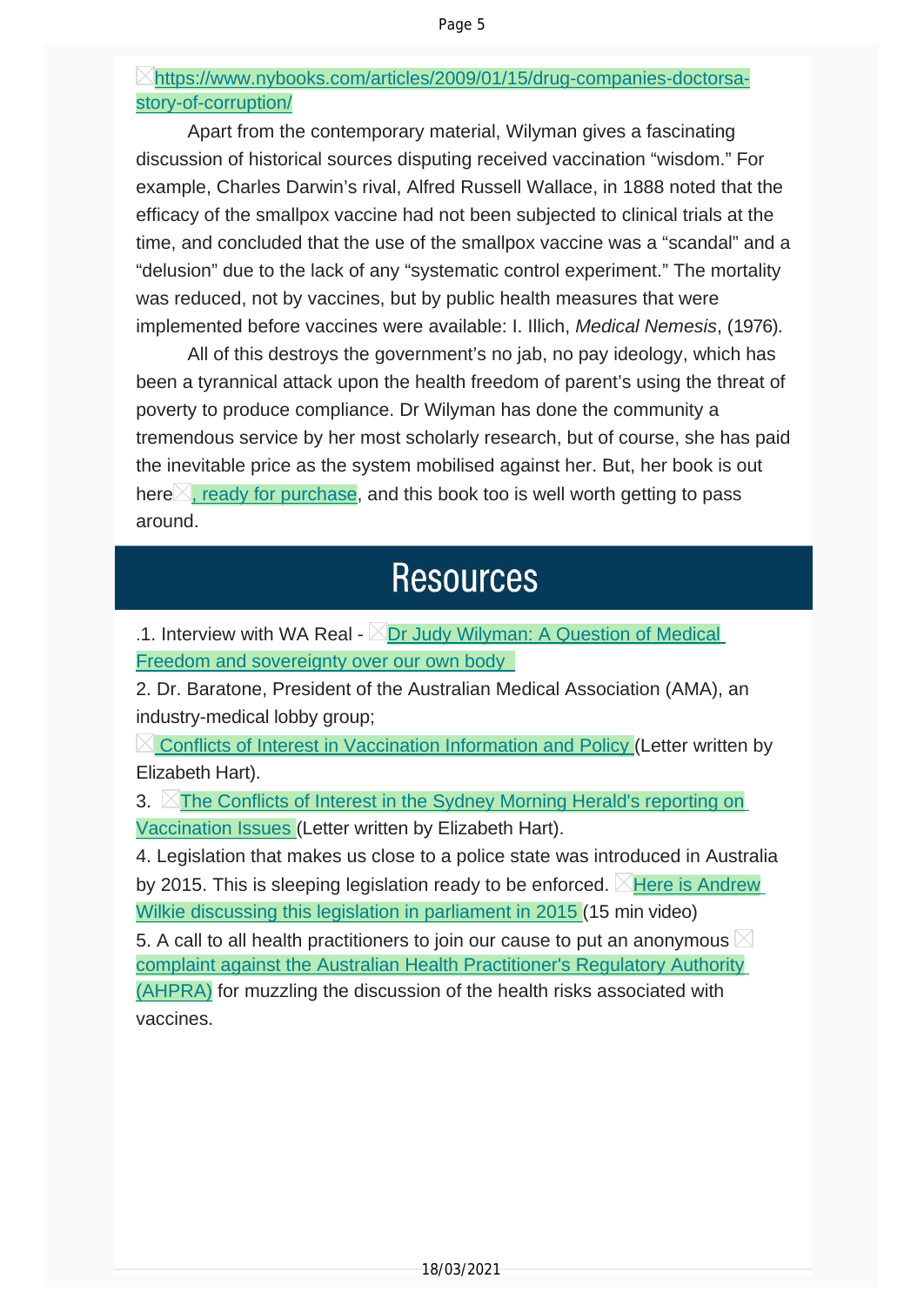## About Dr. Judy Wilyman PhD

I have been studying the vaccination topic both formally and informally since 1993 when I vaccinated my first child. Like most people questioning vaccines, I have not come from an anti-vaccination position and the debate is not about pro or antivaccination. It is about safety, efficacy and necessity for each vaccine on the schedule. Are they all safe? And are they all effective and necessary?

In 2015 I completed a PhD at the University of Wollongong answering these questions.

 $\overline{\mathbb{R}^n}$ 



My thesis is titled 'A critical analysis of the Australian Government's rationale for its vaccination policy'. In Chapter 7, I present a discussion of the claims made by the government about the safety and efficacy of vaccines that are not supported by scientific evidence.

Bachelor of Science, University of NSW Diploma of Education (Science), University of Wollongong Master of Science (Population Health), Faculty of Health Sciences, School of Public Health, University of Wollongong.

PhD in: A critical analysis of the Australian government's rationale for its vaccination policy' (the science, politics and ethics of Australia's vaccination policies), UOW School of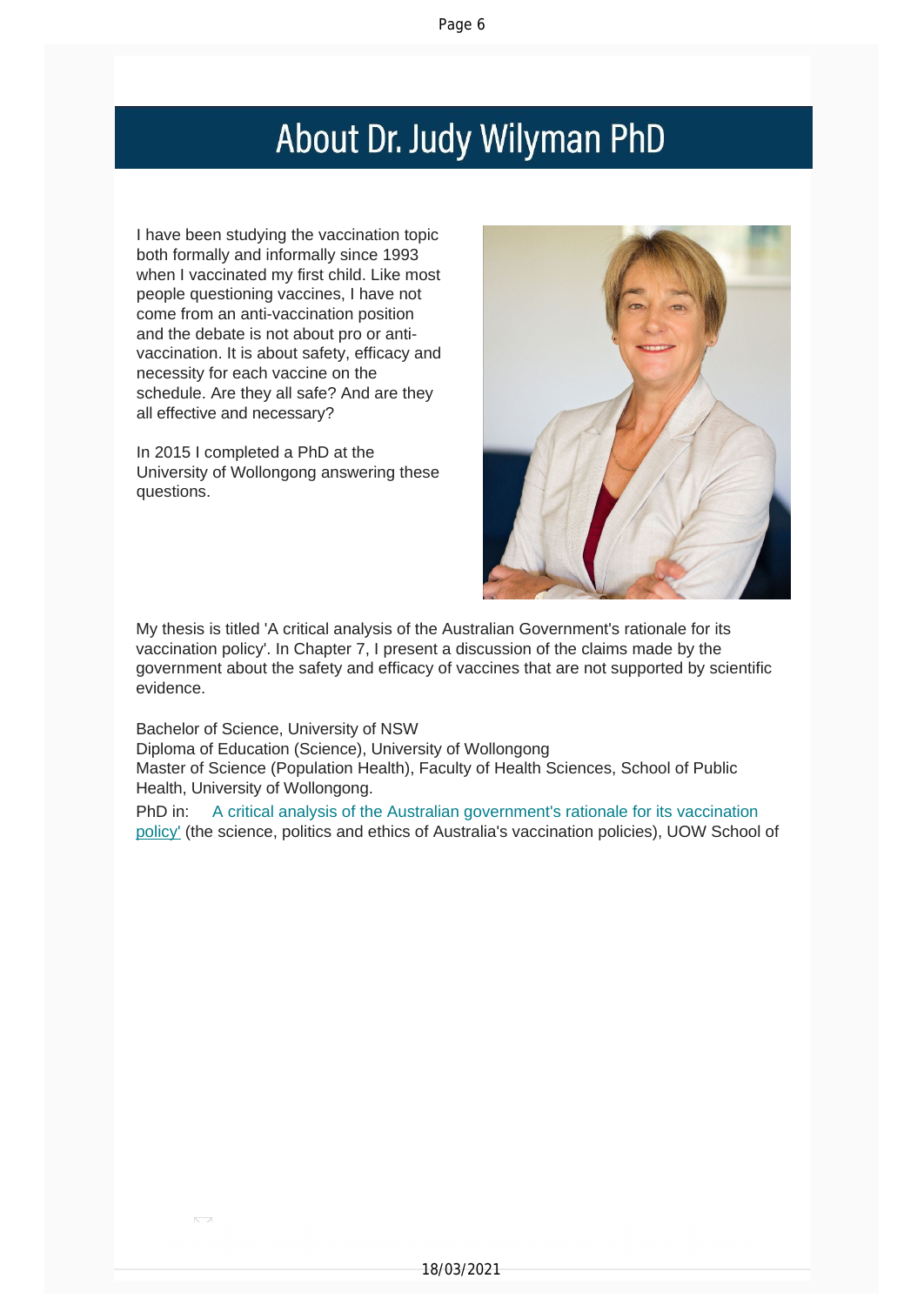$\boxtimes$ 

# **Supporting Public Interest Research**

I would like to thank everyone who has supported my research and newsletters over the last 5-10 years. If you have appreciated this unfunded independent research and debate of children's health I hope you will consider a  $\boxtimes$  \$5 [donation](https://vaccinationdecisions.us8.list-manage.com/track/click?u=f20605fde3732e41929f4a3f2&id=bee4810efa&e=6b3f8c9022) for the up-keep of my website and continuation of my voluntary newsletters.

Only funded research is promoted to the public and universities do not promote student research. Hence the need for my website and newsletters to promote my independent research that is in the public interest.

My website  $\boxtimes$  [Vaccination](https://vaccinationdecisions.us8.list-manage.com/track/click?u=f20605fde3732e41929f4a3f2&id=8537dae06c&e=6b3f8c9022) [Decisions](https://vaccinationdecisions.us8.list-manage.com/track/click?u=f20605fde3732e41929f4a3f2&id=8537dae06c&e=6b3f8c9022) became necessary because the University of Wollongong  $\boxtimes$  is not [required](https://vaccinationdecisions.us8.list-manage.com/track/click?u=f20605fde3732e41929f4a3f2&id=612a713ddb&e=6b3f8c9022) to rectify the [academic](https://vaccinationdecisions.us8.list-manage.com/track/click?u=f20605fde3732e41929f4a3f2&id=612a713ddb&e=6b3f8c9022) record to the [public](https://vaccinationdecisions.us8.list-manage.com/track/click?u=f20605fde3732e41929f4a3f2&id=612a713ddb&e=6b3f8c9022) when organised lobby group activists, such as Australian Skeptic Inc / SAVN, and other activists from the powerful industry-medical complex provide false information about my university research in the mainstream media.

Additionally, my book -  $\boxtimes$  [Vaccination:](https://vaccinationdecisions.us8.list-manage.com/track/click?u=f20605fde3732e41929f4a3f2&id=9fbf37611a&e=6b3f8c9022) [Australia's](https://vaccinationdecisions.us8.list-manage.com/track/click?u=f20605fde3732e41929f4a3f2&id=9fbf37611a&e=6b3f8c9022) Loss of Health Freedom - is now available. This book describes the history of the control of infectious diseases in Australia with an added chapter on the strategies that have been used to remove health freedom in Australia.

The Australian government NCIRS (the vaccine research and surveillance unit) has attempted to denigrate my research because I have shown that children's health has significantly declined as the Australian government added vaccines to the vaccination program. Peter McIntyre and Margaret Burgess are the founding directors of the NCIRS and they did not investigate this link. Here is my rebuttal of the false information these government vaccine advisors have provided about my research in the Vaccine journal - 3 years after my PhD research was published. The two other authors of this paper (Leask and Wiley were also NCIRS researchers) -  $\boxtimes$  [Judy](https://vaccinationdecisions.us8.list-manage.com/track/click?u=f20605fde3732e41929f4a3f2&id=bc0e6c0aae&e=6b3f8c9022) [Wilyman's](https://vaccinationdecisions.us8.list-manage.com/track/click?u=f20605fde3732e41929f4a3f2&id=bc0e6c0aae&e=6b3f8c9022) response to Peter McIntyre and Margaret [Burgess's](https://vaccinationdecisions.us8.list-manage.com/track/click?u=f20605fde3732e41929f4a3f2&id=bc0e6c0aae&e=6b3f8c9022) Vaccine article that [attempts](https://vaccinationdecisions.us8.list-manage.com/track/click?u=f20605fde3732e41929f4a3f2&id=bc0e6c0aae&e=6b3f8c9022) to discredit my PhD.